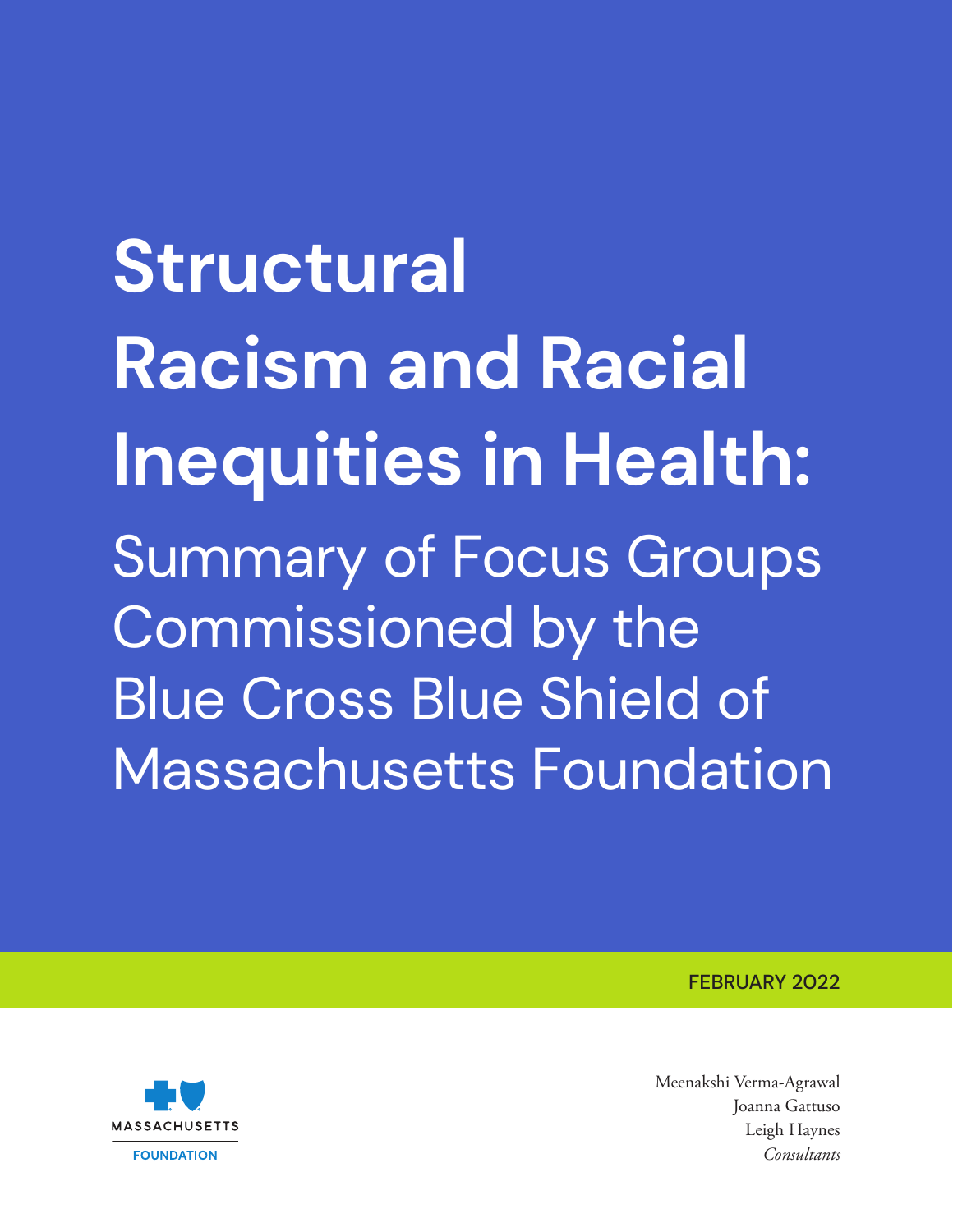## **I. BACKGROUND: BLUE CROSS BLUE SHIELD OF MASSACHUSETTS FOUNDATION MISSION AND FOCUS AREAS**

The mission of the Blue Cross Blue Shield of Massachusetts Foundation (the Foundation) is to improve access to care for people who have low incomes and are vulnerable. It organizes its work into three primary focus areas. From 2014–2020 those focus areas included: care and coverage; behavioral health; and social equity and health. In 2020, the Foundation identified structural racism and racial inequities in health as a new focus area approved by the Foundation Board of Directors.

In adopting this new focus area, the Foundation will incorporate a lens across all of its work demonstrating how individuals and communities that are economically, socially, ethnically, and racially marginalized experience disproportionate barriers accessing quality, affordable health care. These access challenges result from and are compounded by historical and structural racism, preventing people from achieving positive health outcomes and resulting in significant health inequities. Research published nearly twenty years ago as part of the Institute of Medicine's report, Unequal Treatment,<sup>1</sup> demonstrated the impact of racism on health. This report included two important findings related to the Foundation's work in this focus area: (1) racial bias in clinical care plays a key role in poor health outcomes for individuals and communities of color and (2) this is shaped by the policies and practices of health care systems and the legal and regulatory climate in which they operate. Consequently, the overarching aim of the Foundation's work in the focus area on structural racism and racial inequities in health is to identify policies, practices, systems and structures within the health and health care sector that must be changed to eliminate racism and health inequities in the Commonwealth.

## **II. PROJECT GOALS, METHOD, AND APPROACH**

To inform future work in this new focus area, the Foundation wanted to understand the challenges and opportunities of individuals and communities of color, immigrants, and other marginalized individuals across the Commonwealth with a particular focus on how racism in all its forms2 —impacts health and access to health care services. Ultimately, a key goal of this project is to use the qualitative information gleaned from these focus groups to generate broad, diverse, and innovative ideas to explore related to structural racism and inequities in health and shape the Foundation's understanding and exploration of possible solutions to inform its grantmaking and policy/ research agenda.

#### **FORMS OF RACISM** (as defined by the CDC)

**Interpersonal/personally-mediated racism.** Prejudice and discrimination, where prejudice is differential assumptions about the abilities, motives, and intents of others by "race," and discrimination is differential actions towards others by "race." These can be either intentional or unintentional.

**Systemic/institutionalized/structural racism.** Structures, policies, practices, and norms resulting in differential access to the goods, services, and opportunities of society by "race" (e.g., how major systems—the economy, politics, education, criminal justice, health, etc.—perpetuate unfair advantage).

**Internalized racism.** Acceptance by members of the stigmatized "races" of negative messages about their own abilities and intrinsic worth.

<sup>1</sup> Smedley BD, Stith AY, Nelson AR, eds. (2002). *Unequal treatment: Confronting racial and ethnic disparities in health care.* Washington, DC: National Academy Press. Available at<https://www.nap.edu/catalog/12875/unequal-treatment-confronting-racial-and-ethnic-disparities-in-health-care>.

<sup>2</sup> Racism can be expressed on three levels including interpersonal/personally-mediated racism, systemic/institutionalized/structural racism, and internalized racism.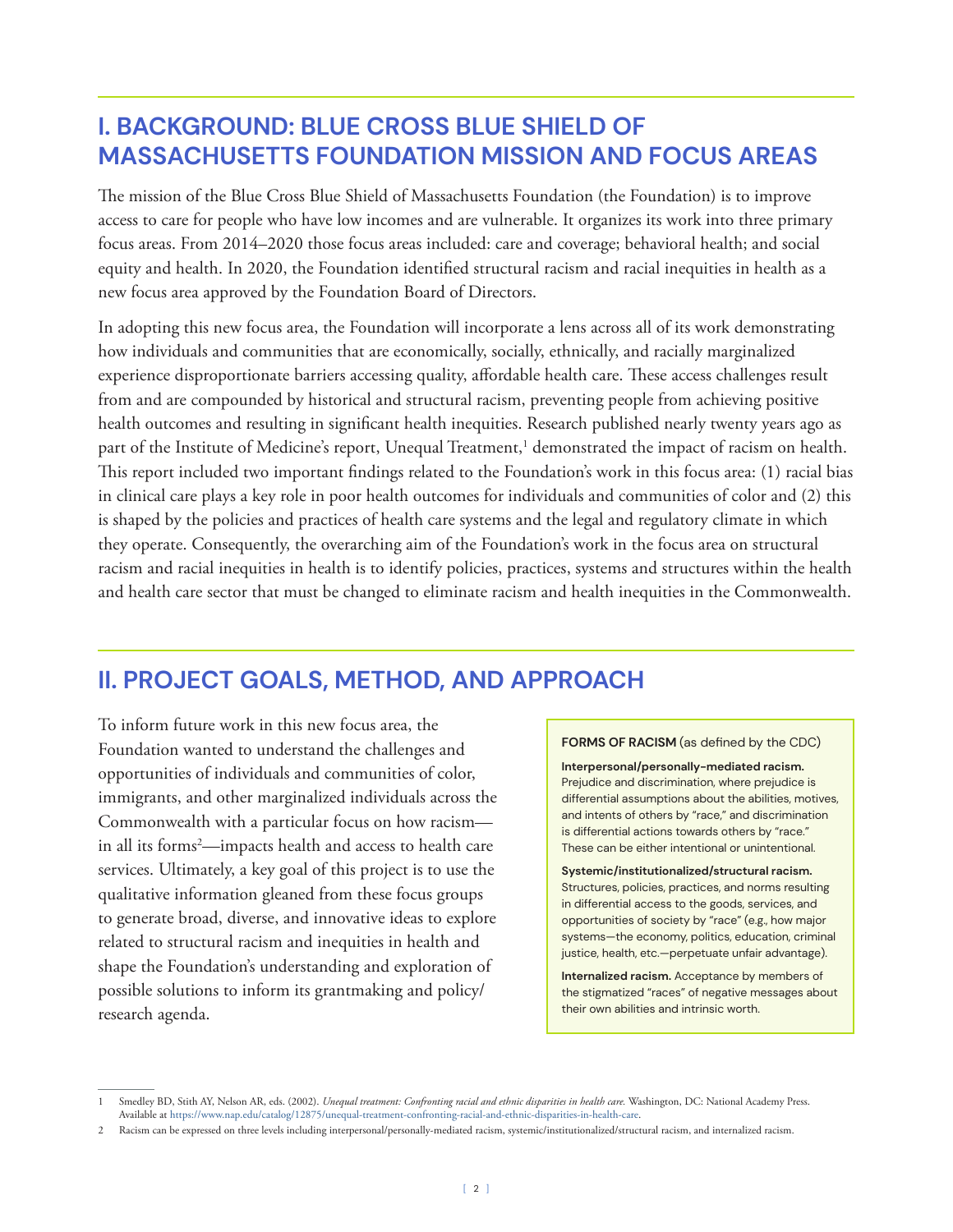A fundamental principle underlying this initiative was a commitment to listening and learning directly from the communities and community members experiencing racism and health inequities. Community organizations understand the experiences of the communities they serve and play a critical role in improving the overall health and well-being of individuals and communities they serve. Given this context, the Foundation sought to include established community-based organizations across the state for support in convening these focus groups.

A total of seven focus groups, organized geographically, were held virtually. At each focus group, a total of eight to ten individuals participated, representing three to four organizations in each region. Focus group participants were selected based on the alignment of their organization's work with the Foundation's mission and focus areas. Organizations represented primarily served people of color and immigrant communities and the representatives who participated could speak from personal experience about the impacts of structural racism on health. To apply an intersectional lens, organizations working at the intersection of health and violence,



education, trauma, re-entry/incarceration, youth, seniors, wealth-building, and advocacy were also included. More details on the process used to identify participating organizations can be found in [Appendix A](#page-10-0) and the organizations that participated in focus groups are listed in [Appendix B.](#page-11-0)

All focus groups were led by a team of consultants including Meenakshi Agarwal-Verma, Leigh Haynes, and Joey Gattuso. Each focus group was recorded and detailed notes were taken by the consultants. Prior to the first focus group, Foundation staff and consultants collaboratively developed a semi-structured interview guide [[Appendix C\]](#page-12-0). This was revised throughout the course of the project in an effort to ensure key issues and topics of interest to the Foundation—to inform its work in structural racism and racial inequities in health—were the main topics of discussion in the focus groups.

Upon completion of the focus groups, the Consultant team analyzed the recordings and notes from focus group discussions to identify key themes and findings. Key themes and findings based on the conversations and personal experiences that were shared in these focus groups are described in the section that follows.

## **III. FINDINGS**

The main themes that characterized the focus groups can be organized under two main categories of findings, in alignment with two forms of racism highlighted at the outset of this report: racism as a barrier to quality health care services (interpersonal racism) and systemic and structural barriers that perpetuate racism and health inequities (systemic/institutionalized/structural racism). Key themes related to each of these levels of racism are identified and described below.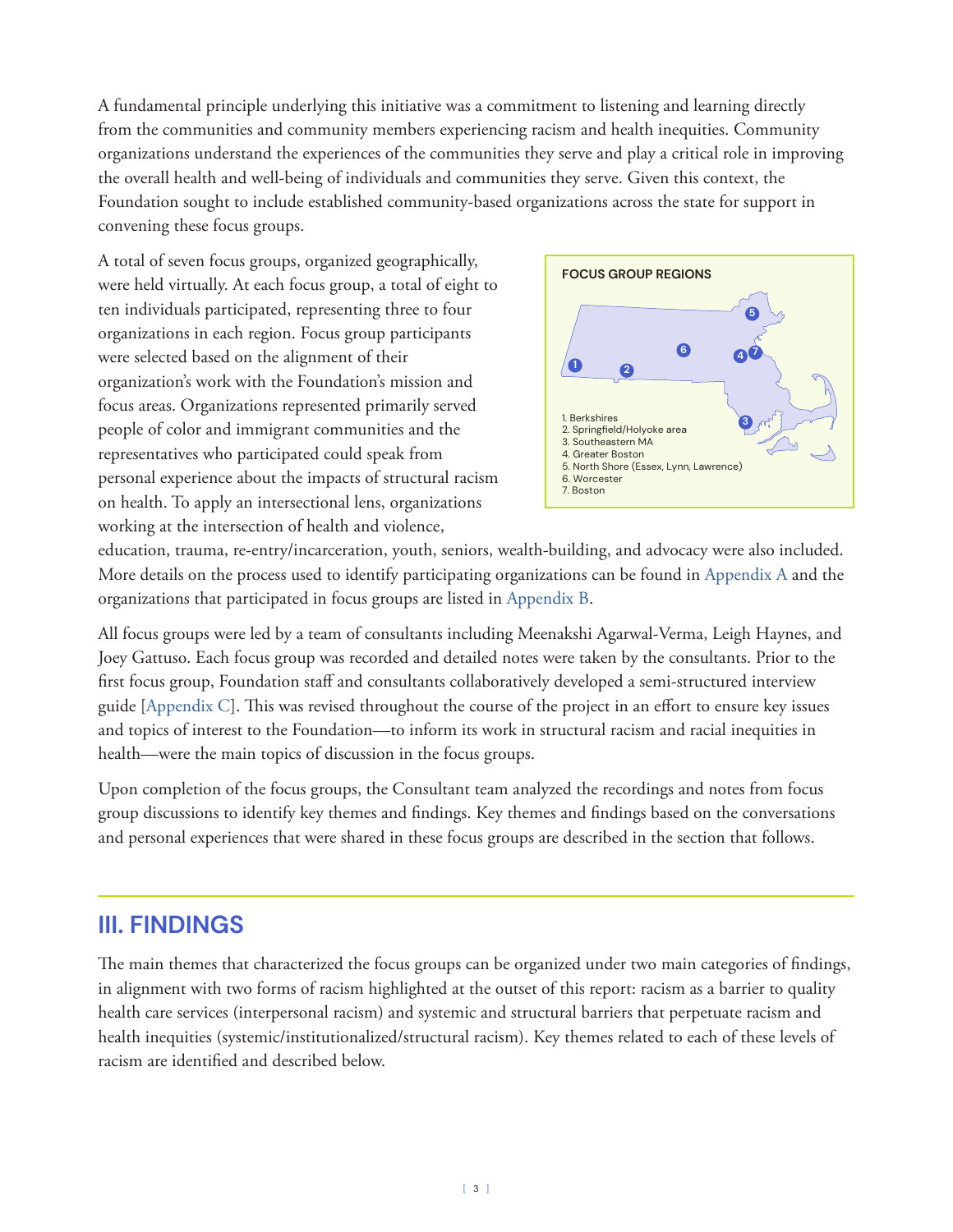### **RACISM AS A BARRIER TO QUALITY HEALTH CARE SERVICES**

### **Racist attitudes and personal biases of providers and staff at health care facilities result in inadequate health care services or poor treatment for people of color and immigrants seeking care.**

Participants indicated that they felt biases among health system staff and providers and that serves as a barrier to receiving quality health care. These included biases against people of color and people who don't speak English, which lead to poor treatment upon seeking care. Participants identified these biases among staff at every level, from the attitudes of those answering the phone or opening doors at health care facilities to providers who directly deliver care.

According to the participants, the ability of a patient to advocate for themselves is diminished when a practitioner's implicit bias about a person's race or ethnicity inhibits patients and their families from participating in their own care. These biases result in not only lower quality services but also lack of services. One participant who worked in a health care setting offered her own experience being called in to provide language support for a client, despite her own perception that she does not have the necessary or appropriate language skills, as evidence of a patient receiving lower quality services than they merited because of their inability to advocate otherwise. She commented, "In the last two weeks, I've had multiple situations where…providers [were] calling me with a patient in their office. I don't speak fluent Spanish; I speak some to get by. But because I'm often working with Spanish people one-on-one, I'm a little bit more able to communicate than people speaking academic Spanish. As a stopgap, I was able to help, but it's ridiculous. It would be far better if it was a provider who was a fluent native speaker themselves, but number two, the interpreter line didn't work either."

Participants indicated this is especially common with respect to care for mental health and substance use disorder services (often referred to as behavioral health services). Participants noted providers may not always respond to concerns about the need for behavioral health services and that even when they do, the lack of providers of color and/or with cultural humility makes it very difficult to develop a therapeutic relationship with a provider. Finally, participants noted that as a result of these experiences of racism in their interactions with providers and staff, many people of color and people who are culturally and ethnically marginalized not may not seek health care services at all.

*"The general lens of deficiency that you're wrong, what you're doing is wrong, how you eat is wrong, how you think is wrong, everything you do is wrong—really keeps people [of color?] from even wanting to engage with the health system… People are just not even wanting to engage in a system that already sees them as broken and really needing justification."*

*"I think that the parents aren't heard when they say 'my child is not bad; my child is going through some stuff.' And when they are given a voice, when the referrals are made for treatment and/or supports, those people who they are referred to do not relate to the experience of the community, of the parent of the child, and rarely do they look like the child that is seeking services…*

*It has far-reaching implications as to the development and trajectory of this child going forward…as a result of not receiving adequate mental health services and then parents not receiving the respect and courtesy due when they interact with those in authority [and] in a position to…impact their child's life."*

#### **CULTURAL HUMILITY**

The National Institutes of Health (NIH) defines cultural humility as "a lifelong process of self-reflection and selfcritique whereby the individual not only learns about another's culture, but one starts with an examination of her/his own beliefs and cultural identities."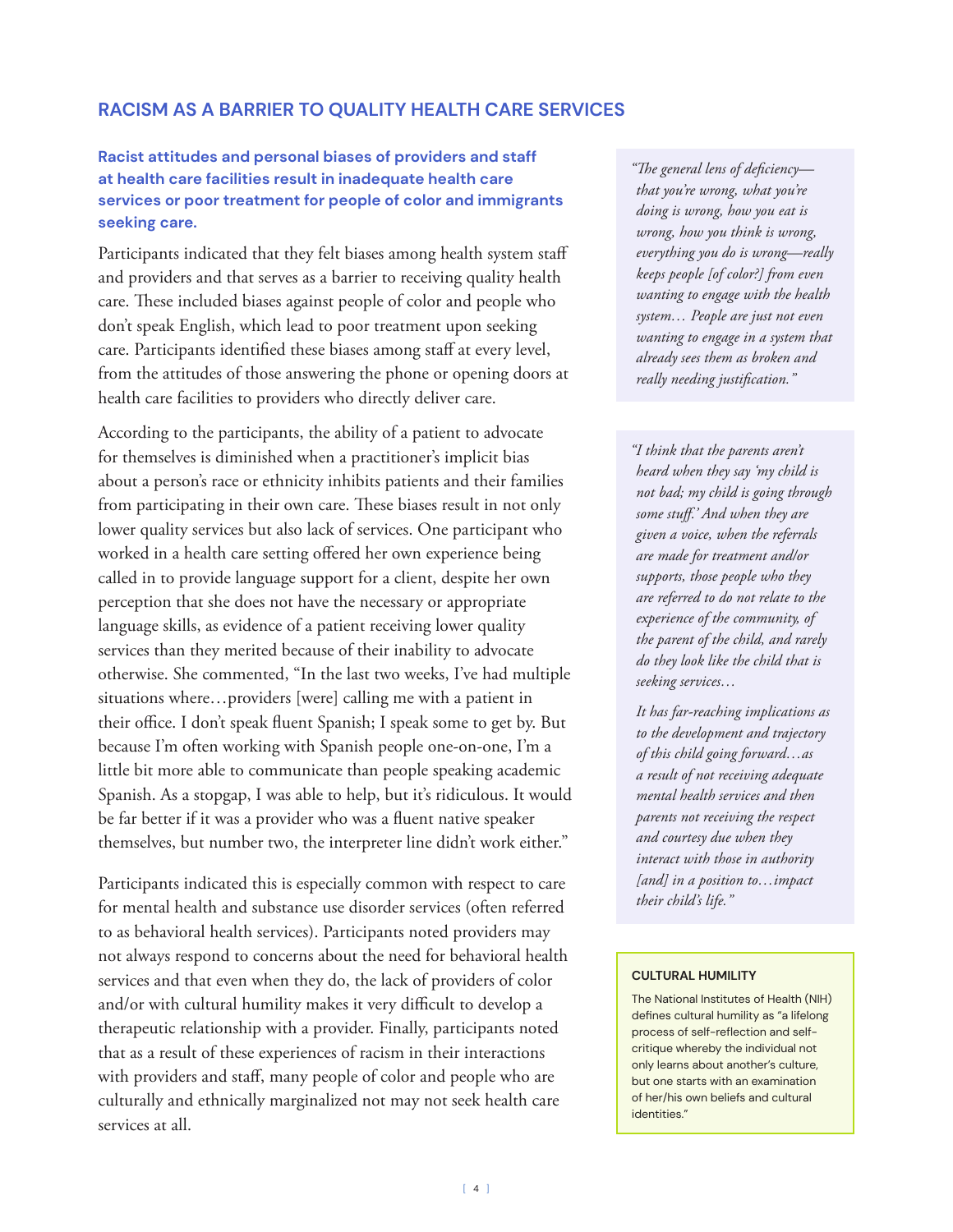### **Approaches to health care that ignore an individual's history and culture as context for their health condition and health history serve as barriers to receiving care.**

Participants across several focus groups explained that a lack of cultural understanding perpetuates racism and contributes to inequities in the health system. Participants described the difficulty of "not being heard by doctors" when explaining their health conditions. They also discussed the challenge of overcoming the application of a white, European lens to health care which does not take into account the historical, cultural and migratory context which shapes the health of people in their communities. Participants noted that this extends to other front-line providers such as administrative staff at health care facilities and emergency/crisis responders.

*"...it almost feels like in the health care system for immigrants, whether you're educated or not, people feel like they cannot participate in their own health. And it's...maybe unconscious bias from providers [that] they know what's good for you...you almost feel as if they're saying, 'I'm helping you here; I'm doing you a favor. There are some services that maybe you didn't even have in Africa. I know what I'm doing.' And that becomes a problem because for most people in Africa, our perception of health is very different from [in the United States]."*

### **SYSTEMIC AND STRUCTURAL BARRIERS THAT PERPETUATE RACISM AND HEALTH INEQUITIES**

### **The health care system fails to place those in most need at the center, causing unnecessary difficulty in accessing care and worsening health conditions.**

Focus group participants overwhelmingly shared the conviction that the health care system as a whole contributes to health inequities in their communities and perpetuates racism. Focus group participants referred, for example, to public health funding allocations as perpetuating racism. One focus group participant stated, "A lot of the structural racism is really based in the actual funding mechanisms that fund healthcare and public health and what's been really disturbing about the recent attention is that there hasn't been willingness necessarily at the state level to change the way those funds are directed..."

Participants also cited the fragmented nature of the health care system, with traditional facilities (such as doctor's offices, community health centers, or hospitals), stand-alone urgent care centers, multiple places to go to fill prescriptions, etc., leading to lack of understanding about what options are available for health care or other services. Lack of person-centered care, and disconnects within the health care system, do not support the needs of those who are marginalized. This contributes to stress as well as health conditions that go untreated; focus group participants noted this was especially true for mental health.

Focus group participants also indicated the challenges that arise due to the health care system being structured with hospitals at the center. In this structure, hospitals are usually the first point of contact for health services. When these hospitals are dissolved or bought by larger corporations (that cut services or close the hospital), communities lose their primary source of health care. Focus group participants stressed that there should be a shift to community-based organizations being the main point of contact with the health care system.

### **The lack of providers and administrators of color or from diverse backgrounds at all levels results in failure to recognize priority health issues and concerns of communities of color.**

A theme above points to the manifestation of interpersonal racism resulting from people not being heard by a provider or having their concerns be dismissed by a provider; another related theme raised was the way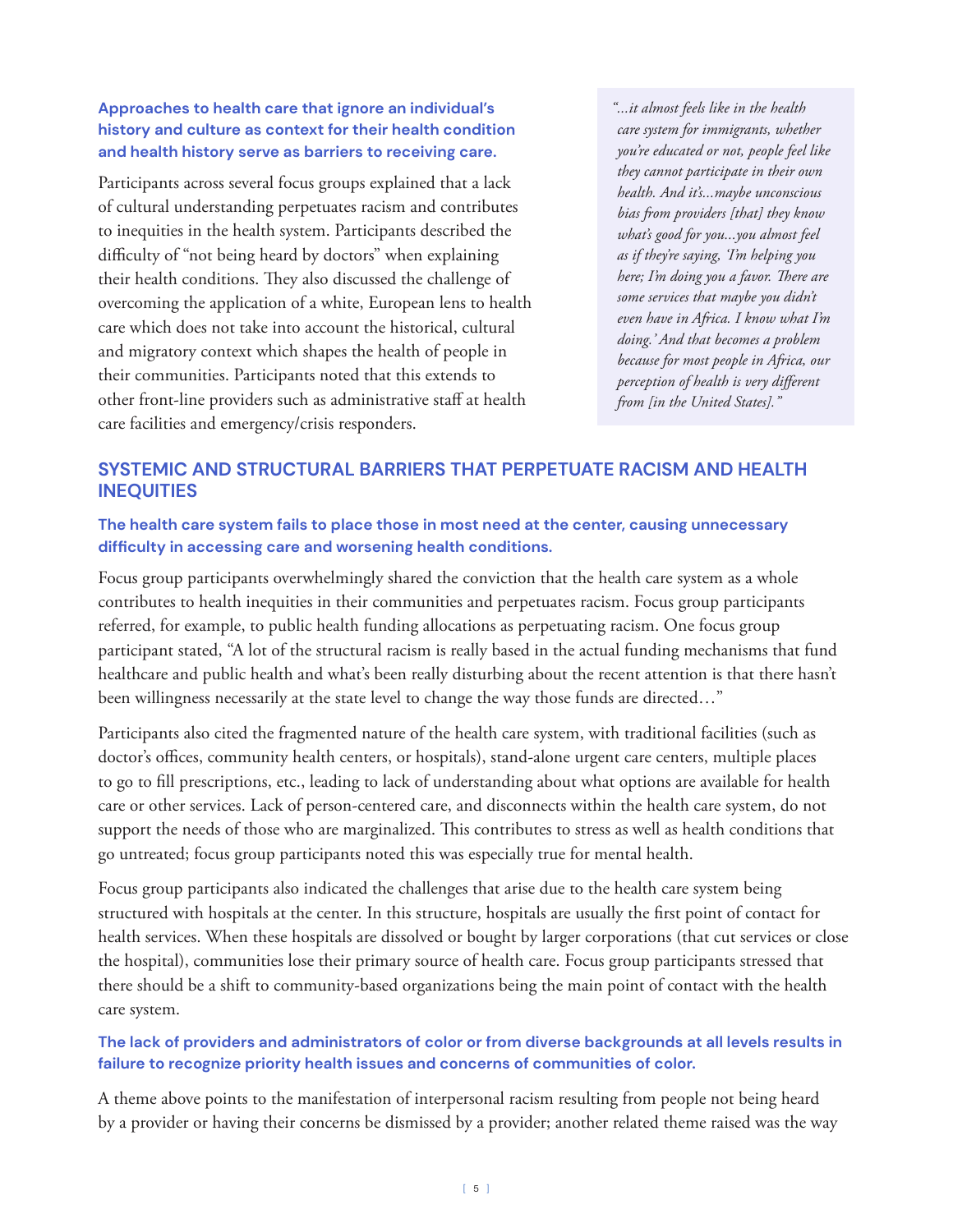in which structural racism—precluding people of color or immigrants from all levels of administration and leadership—results in health care systems failing to recognize and respond to health care needs of individuals and communities of color. As a result of lack of representation in these positions, health care systems fail to provide quality health care services responsive to the needs of communities of color.

Participants indicated that a lack of people of color at the upper levels of administration in hospitals and other medical establishments, where decisions about what happens on the hospital floor, in clinics, and ultimately in people's lives and communities, serves as a barrier to quality care in line with people's needs.

Participants felt strongly that providers and administrators should reflect the populations they serve. However, participants were careful to note that only taking steps to ensure that providers of color are hired will not address the problem alone; diversity or cultural humility training should be a part of ongoing training and review.

### **The complexity of the public and private health insurance systems and their inequities related to cost and coverage perpetuate racism and health inequities.**

The health insurance system arose as an important barrier that contributes to structural racism and health inequities among people of color and immigrant populations due to its complexity, cost, and disparities in coverage. Focus group participants noted that members of their communities have had to refuse service because of lack of clarity around coverage and cost; in several examples, it was unclear if their insurance would cover a service, and consequently what it might cost the person seeking services, forcing an individual to forego the care.

They also noted inequities in financial reimbursement, quality of care, and access to services (including wait times, and access only to community health centers rather than doctor offices which they reported are better funded). Moreover, focus group participants noted that the private health insurance system is inaccessible to many. This is a result of systemic racism which has caused diminished opportunities for education and employment, often due to discrimination, leaving people without access to employersponsored insurance and unable to afford purchasing private coverage on their own. Programs to address this gap in terms of services and providers covered by commercial insurance versus what services and providers are covered by public insurance programs like MassHealth were viewed as insufficient, allowing many people to fall through the cracks.

*"So, if somebody who looks like me is not at the decision making table, then the people who are not familiar with me as a person of color are ignorant of my needs… they don't live with me, they typically don't have an experience of me or somebody who looks like me, so whatever is intended or unintended around how this system is designed I am the recipient of it. And I don't have the power [to change or adjust it] because I'm not at the table as a patient…And so my ability to inform the system is very limited."*

*"People are forced to sign a piece of paper saying that they will be responsible for anything that their insurance doesn't cover. But how does the individual patient know what the insurance will cover?... How's the person supposed to, while they're deciding what their medical care will be, also supposed to decide whether they can make a financial decision that they don't know the price of?…That's a problem for everyone but that's a racist policy in my mind, also because of how it in our country affects people disproportionately."*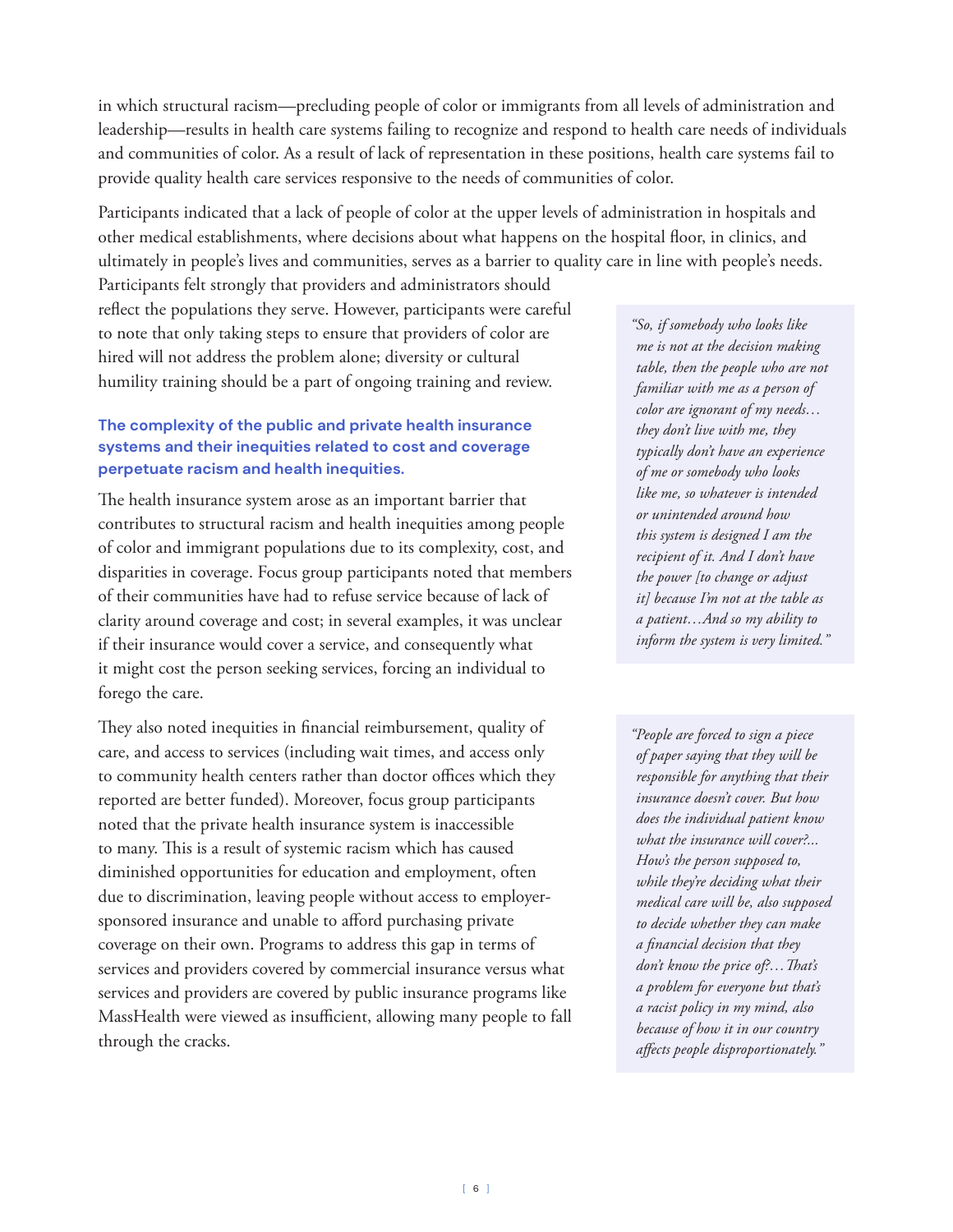### **Lack of funding, resources, and access to programs and services that are key social determinants of health (food, housing, transportation, etc.) continues a cycle of poor health outcomes in communities of color and immigrant communities.**

Focus group participants called attention to the disconnect between public health funding and the priorities and needs of communities. Not only is funding misdirected thematically (i.e., not being allocated to the programs or services most needed in the community), it also overlooks community-based programs and organizations, with funding and resources usually directed at larger organizations that can provide a wider range of services which don't necessarily address community needs. Smaller, community organizations struggle to acquire funding and thus struggle to provide services and to retain workers native to the communities they serve.

The health outcomes and health inequities witnessed in these communities, participants remarked, are very much due to lack of access to services critical to the social determinants of health. Focus group participants

noted that many health services are not located in or close to where they live. Thus, residents must have their own transportation or rely on public transport to access health care and social services which is not always feasible considering, for example, travel times and ability to take time off work. Where there may be a community clinic in the neighborhood, focus group participants indicated resources at these clinics are strained and do not always have capacity to meet community health needs. Moreover, many community residents are poor or have incomes that fall at or below the poverty line, which underlies many other challenges these communities face, and drives health inequities.

### **Inequities in access to information for people of color and immigrants contributes to poor quality care or lack of care.**

Having access to information necessary to seek care or social services arose as a barrier to receiving health care services. With regard to language, focus group participants noted that providers and staff often only speak English (in person or on the telephone) and many times interpreters are not available. Focus group participants also explained that documents are usually only in English and Spanish, neglecting the language needs of a large portion of the population.

Beyond language, participants explained that inequities lie in how and where information is available. Information is often only written and requires a written response which is an impossible barrier to overcome for a person who cannot read or write, especially in English. Additionally, the majority of the information and portals for services are online which excludes individuals who do not have internet access.

*"We have a great Community Health Center, but it just doesn't have the resources or capacity… In the last week, we've had two people we wanted to refer for mental health support…in both cases, there's a couple month waiting list. It's not practical for a lot of people to drive 30 minutes away."*

*"Our [health care system] is just not equipped to handle anyone other than a white person who has insurance who knows how to navigate the system. So, you call up any office, there's no one who speaks your language…you have to order a mammogram, …there's interpreter services but it needs to be requested. You walk into an emergency room and you don't have insurance, you sign away your rights, it's not always in your language. I mean, it's as if nobody has ever had to manage somebody who didn't speak the language and who didn't have insurance, and it's a huge access issue."*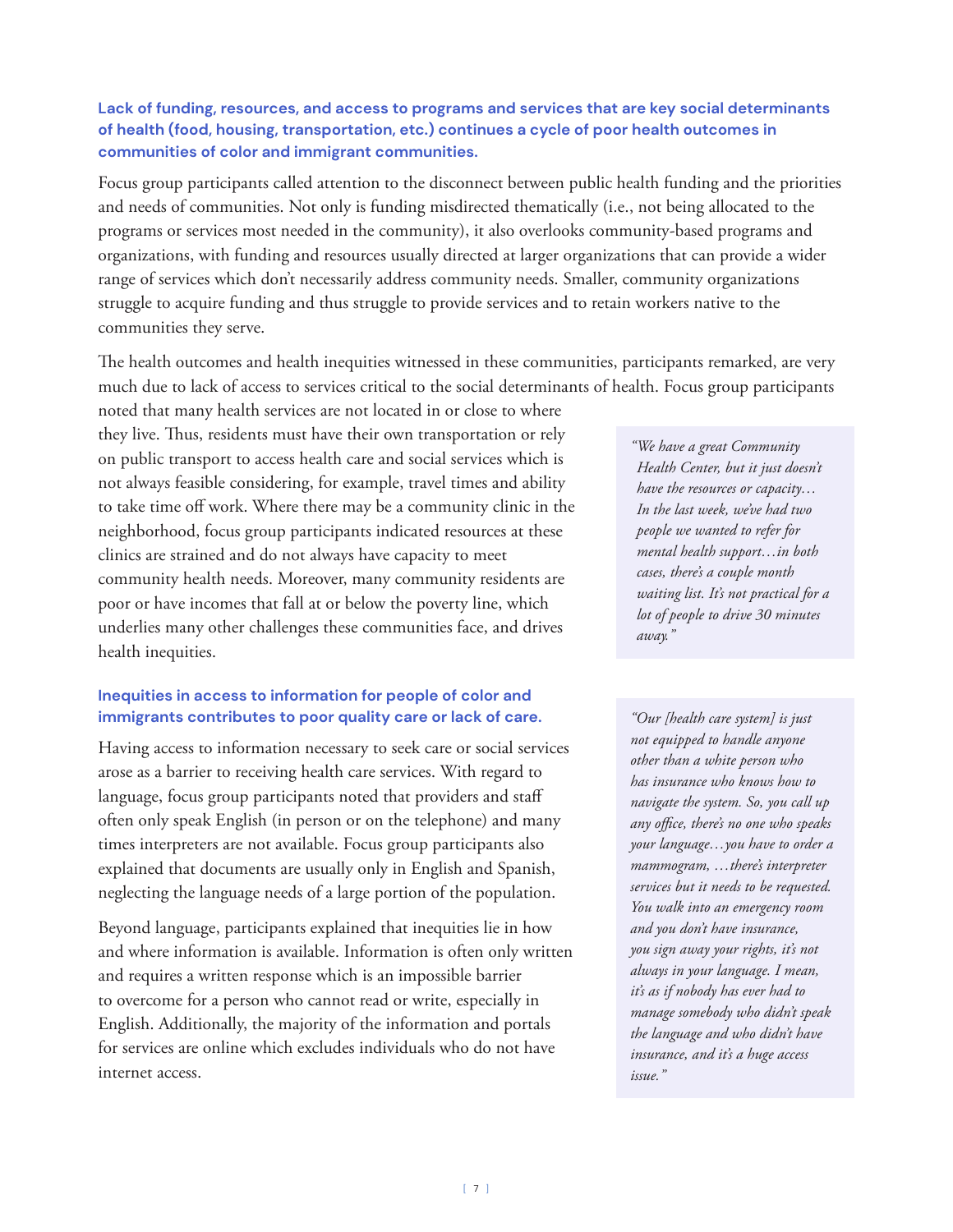### **Federal immigration law and policy makes immigrant populations hesitate to access health and social services.**

Participants identified federal immigration law and policy as perpetuating health inequities among immigrant populations. Individuals often stay in unsafe—and unhealthy—situations due to fear of involving authorities if the immigration status of an involved party may be a concern. Immigration laws and regulations, such as the "public charge" rule, and enforcement of these tends to have a chilling effect on people's willingness to use health care services due to the threat of deportation or denial of residency permits.

## **IV. FOCUS GROUP PARTICIPANT RECOMMENDATIONS**

Based on their own experiences in communities, with state and federal agencies, and with funders, participants in focus groups offered recommendations on ways to address systemic and structural racism in health care and combat its detrimental effects in immigrant communities and communities of color. These recommendations include guidance for the types of programs and services that need support in communities, direction for the Foundation's policy work, and considerations for grantmaking programs and processes.

### **NEEDED PROGRAMS AND SERVICES**

Focus group participants stressed the need for prevention programs to promote physical health and behavior change. Often programming encompasses health education only. However, programs that support overcoming practical barriers (such as being able to afford a gym membership, transportation to doctor appointments, access to healthy food) and prevention should be prioritized. In addition, an effort should be made to bring health services to communities (e.g., health vans, vaccine clinics, etc.).

### **POLICY AND RESEARCH**

With respect to the Foundation's policy and research agenda, focus group participants overwhelmingly recommended that the Foundation's work be aimed at health system reform. Reforms should be aimed at leveling the playing field in terms of who has access to health care and work towards eliminating health inequities. Focus group participants suggested the Foundation might support research focused on financial investment in an equitable health care system, policies to identify necessary changes in what health insurance covers, and the system, practice, and policy changes necessary to get more people covered through health insurance (note: several participants voiced support for policy focused on universal health insurance and health care). Participants further recommended policy work and research around improved guidelines and policies as to who qualifies for social services, particularly with the goal of aligning policies across health and social service programs.

Participants recommended policy work focused on ensuring access to programs and services that support the social determinants of health. This included crafting law and policy to prioritize human life and well-being including education, housing, health centers and hospitals, accountability to the public, as well as social, political and economic rights.

Focus group participants also emphasized that efforts should be made to increase the number of people of color and immigrants who work in health care as providers, administrators, and staff. Such efforts might include incentives for people to work in their communities after higher education or training, improved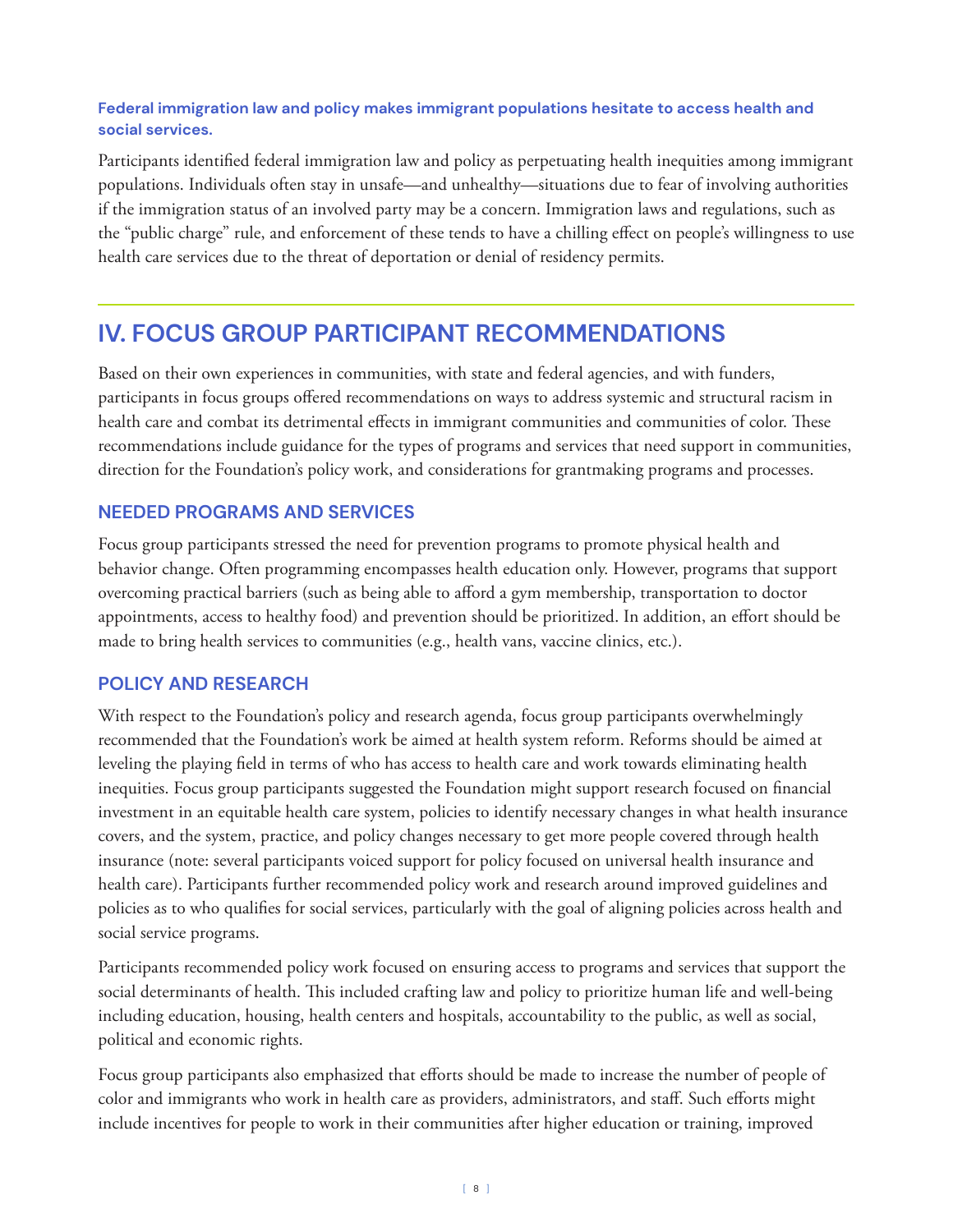and equal access to education and careers in social and health services for immigrants and people of color, and support for community-based organizations to pay competitive wages. Together, the above two recommendations could begin to build trust in the health care system and encourage people to seek services they need.

Finally, participants recommended that, in order to inform its policy and research work, the Foundation should gain a deeper understanding of community challenges through visiting communities and speaking to residents to get a glimpse of day-to-day life. The Foundation might also use this understanding to raise awareness about community needs in fora in which these communities do not typically have access.

### **GRANTMAKING**

Participants in focus groups also made clear recommendations for institutional change at the Foundation with respect to grantmaking practices. The goals of these recommendations are to eliminate or change practices or policies which perpetuate structural racism, with the goal of ultimately advancing health equity.

Participants noted that a more equitable funding structure is necessary. They recommended that people of color and immigrants be included in decision making pertaining to allocation of grant dollars and that the Foundation review funding opportunities with people from the community.

Focus group participants also recommended that the grantmaking structure be more accessible to smaller, community-based organizations, led by and serving immigrants and people of color. Suggestions included making the process less laborious, removing the requirement that the grantee have  $501(c)(3)$  status, and promoting collaboration, rather than competition, among organizations, for example through joint proposals. Focus group participants also suggested the Foundation might also allow organizations to reallocate funding if/when organizational needs change due to unforeseen circumstances, like an emergency. Participants perceive that well-resourced organizations without strong ties in the community continue to get funding based on their promise of impact in the community. They should be required to show evidence of progress toward substantial change as opposed to the promise of change.

*"Small organizations that have the best relationships with the consumers that need the most support are typically the ones to not get the contracts because there tends to be a funding structure that really wants to go for the mega agency that can provide the one-stop-shop option. And that leaves out those agencies that are on the ground at the front door, have built the relationships. They don't get those opportunities and that typically is applying to not majority white agencies, but to agencies of color."*

The Foundation should also make a significant and meaningful effort to provide financial support to organizations led by people of color and immigrant communities. This might include incorporating due diligence research about organizational leadership into funding procedures, partnering with community organizations which are usually small and led by community members (themselves people of color or immigrants who reflect the communities they serve), and funding the work already being done in communities that address community-identified priorities.

Participants stressed that ideas and opportunities gleaned during processes, such as the instant data collection through focus groups, should not be co-opted by those outside the community. These ideas and opportunities should be funded and supported as the people who have the ideas also have the passion, understanding, and reputation to get results.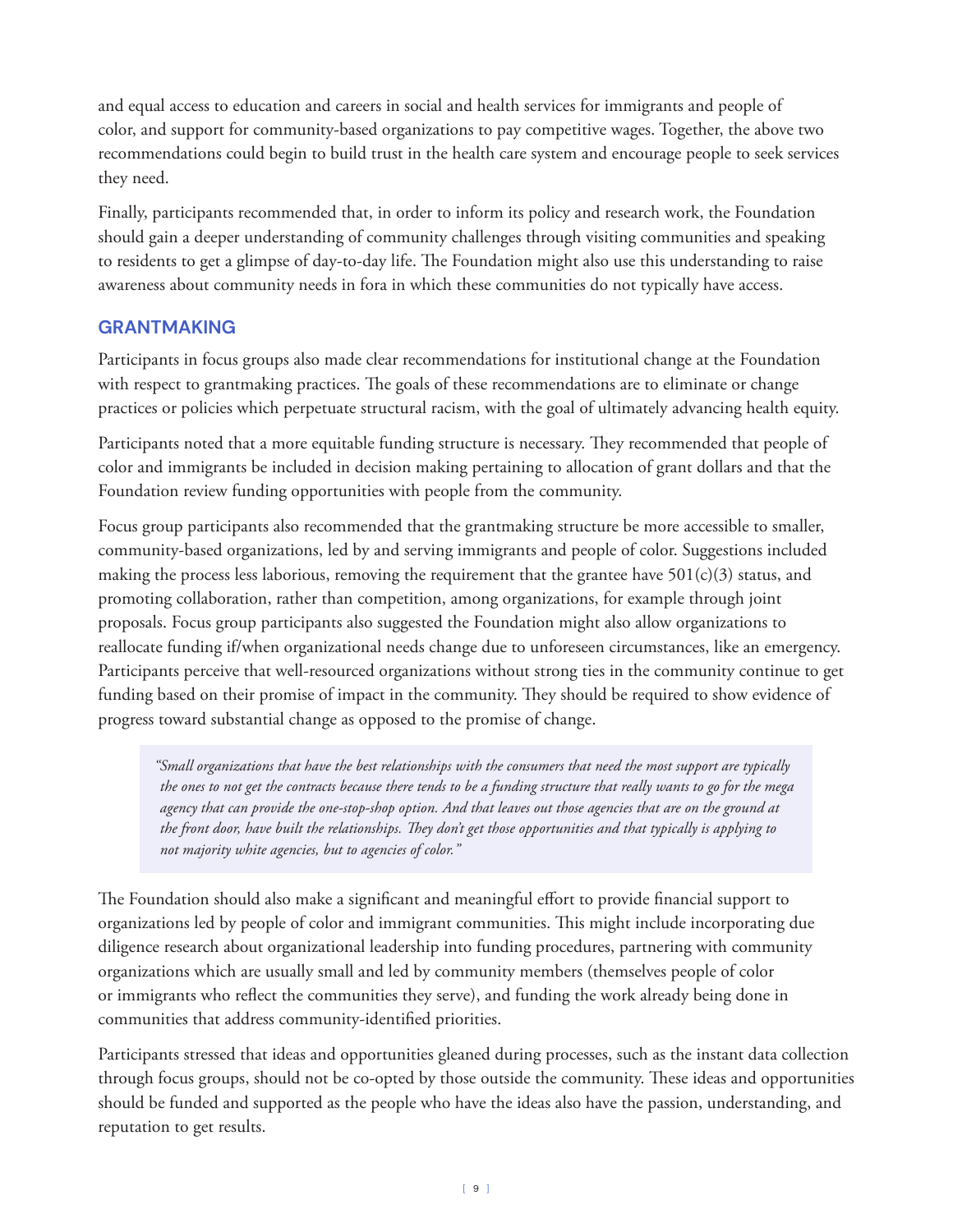## **V. CONCLUSION AND NEXT STEPS**

The goal of this project for the Foundation was to inform future work focused on structural racism and racial inequities in health. The Foundation sought to understand the challenges and opportunities of individuals and communities of color, immigrants, and other marginalized individuals across the Commonwealth with a particular focus on how racism impacts health and access to health care services. The findings from these focus groups, described above, reinforce that interpersonal and systemic racism persist, perpetuating disproportionate barriers in accessing care for people of color and immigrants as well as health inequities.

In addition, focus group participants provided thoughtful and specific suggestions as to areas and ways in which the Foundation can focus its work to aid in dismantling racism and supporting polices that will begin the process of eliminating inequities. Many of the suggestions raised by focus group participants are in alignment with the Foundation's scope and roles, and some are immediately actionable. For example, in launching its new grant program, *Racial Justice in Health*, the Foundation incorporated suggestions from focus group participants to make the application process less laborious and more accessible to organizations led by people of color and immigrants (e.g., the initial Letter of Interest phase to be screened for moving forward in the grant process was brief, only including four questions of applicants and no additional attachments). At the same time, some of the issues and recommendations surfaced in these discussions (e.g., federal immigration policy) fall outside of the Foundation's focus within the health care system and policy space; nonetheless, these are captured in this summary report to ensure all issues raised in these focus group are elevated and shared so that other organizations may learn from this important initiative.

The findings from this qualitative research endeavor have provided helpful insights to shape the Foundation's policy and research and grantmaking work in its focus area of structural racism and racial inequities in health. Participants shared painful stories and innovative solutions. The Foundation is grateful to participants for their willingness to share their stories, and often relive painful moments, with the goal of advancing policy solutions to these problems. This work has reinforced the importance of hearing directly from marginalized communities to best understand issues and challenges and also the need to involve these communities and individuals in shaping the solutions to address longstanding inequities. The Foundation looks forward to doing so in its work ahead; there is much work to be done to dismantle centuries of structural racism and the health inequities that have resulted.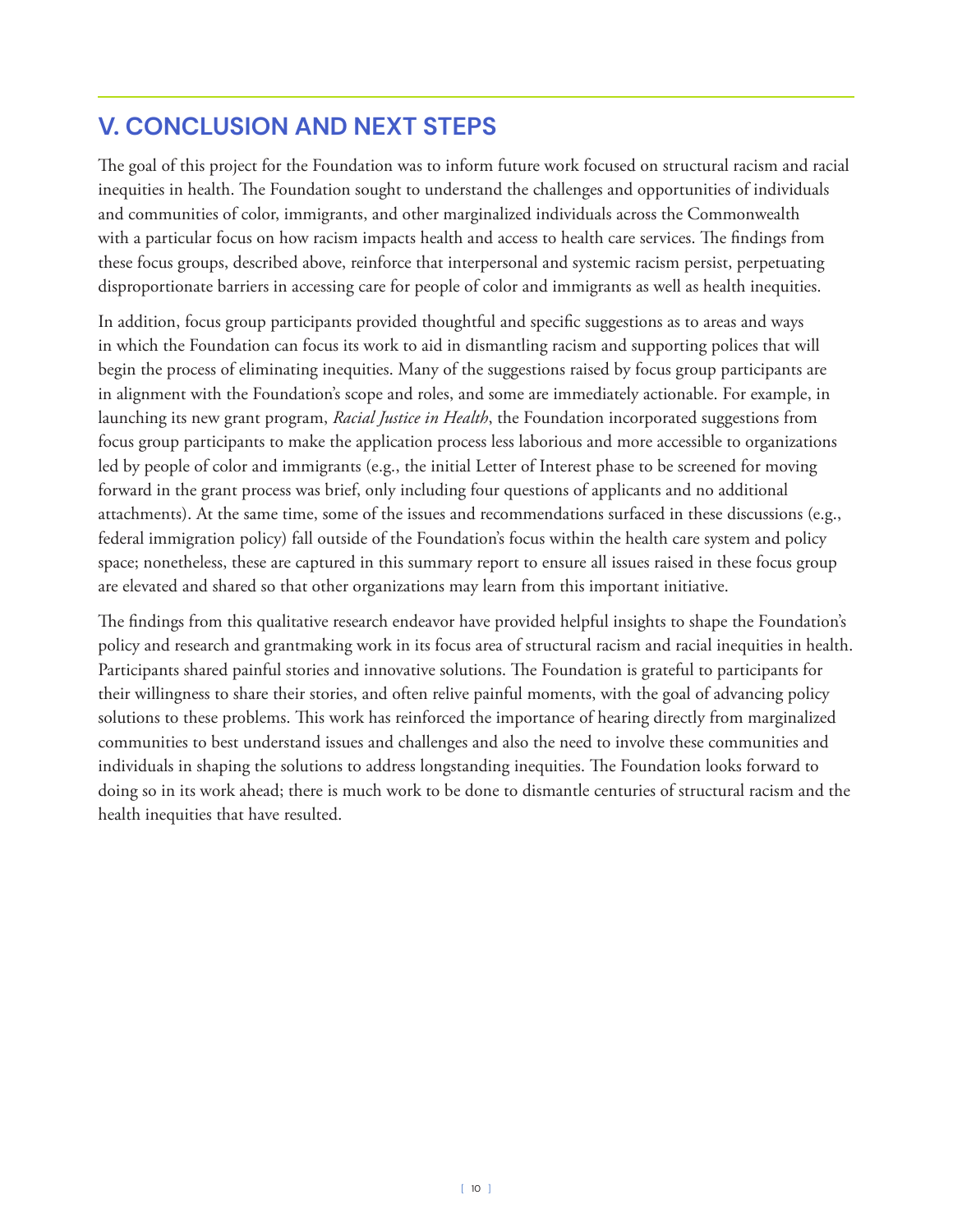# <span id="page-10-0"></span>**APPENDIX A. PROCESS FOR FOCUS GROUP PARTICIPATION/ RECRUITMENT**

## **SELECTION OF CONVENING (HOST) ORGANIZATIONS**

In an effort to ensure each regional focus group included representation from local organizations with strong community connections and that the diversity of populations within a given community was represented, the Foundation developed a novel process to recruit for focus group participation. First, Foundation staff identified a "host" organization in a particular geographic region based largely on referrals from other organizations or funders. Each host organization chosen was able to demonstrate their knowledge of the community, their strong ties with representative organizations and groups within their community, and track record of working with people of color led organizations. In addition, each host organization was selected based on illustrating a positive reputation, organizational credibility, community trust, and authenticity as well as the ability to identify ways in which the selected participating organizations' work intersects with health. (Note: the host organization did not need to be a health organization.)

Each host organization was provided a small grant for the following activities: identify 3–4 local organizations with strong community ties and work related to the Foundation's mission or focus; describe the role of these organizations to understand the community ecosystem and ensure representation within each geographic priority area; and coordinate participation in the focus group.

### **SELECTION OF FOCUS GROUP PARTICIPANTS**

The focus groups conducted for this study were organized by geography and included representation from a host organization as well as representation from four local organizations. Each participating organization was asked to identify 1–2 leaders to participate in the focus group, for an estimated focus group size of 8–10 participants in each session. Each participating organization was provided a stipend for participation in the focus group.

In addition to geography, focus groups were selected based on the alignment of their work with the Foundation's mission or focus areas (structural racism and health, access, and behavioral health care). Further, particular consideration was given to organizations whose work intersects with the BCBSMA Mission of health care access and coverage, social determinants of health, and/or behavioral health. In order to apply an intersectional lens, the thematic focus expanded to include structural racism related to violence, education, trauma, re-entry/incarceration, youth, seniors, health care, wealth-building, and advocacy.

Participating organizations selected primarily serve BIPOC and immigrant communities, and representatives who participated in the focus groups included people who could speak to health care barriers from personal experience. The participation of organizational leaders in these focus groups demonstrates strong connections to the communities where they work, and a firm understanding of the unique or particular challenges and/ or experiences of those individuals impacted by the organization's work. The vision for the focus groups was to rely on these organizational leaders' close connections and relationships with communities to elevate voices that might otherwise not be uplifted or considered and to better understand the challenges and solutions for particular populations within communities.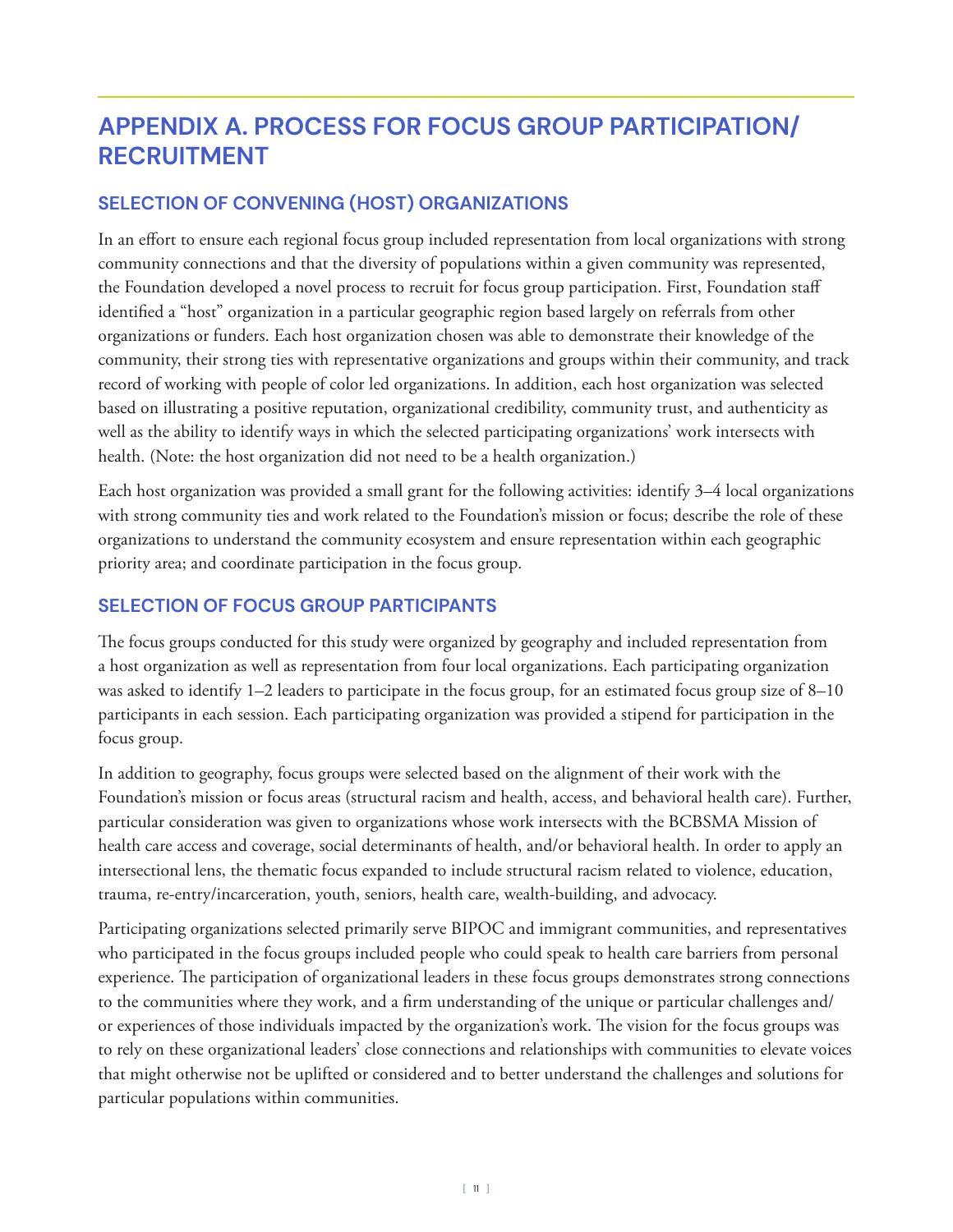## <span id="page-11-0"></span>**APPENDIX B. PARTICIPATING ORGANIZATIONS**

### **Berkshires**

- 1. Volunteers in Medicine
- 2. 18 Degrees Family Services for Western MA
- 3. Berkshire Interfaith Organizing
- 4. Multicultural BRIDGE
- 5. ROPE—Rites of Passage + Empowerment

### **Springfield/Holyoke**

- 1. Public Health Institute of Western MA
- 2. Martin Luther King Jr. Family Services
- 3. New North Citizen's Council Stavros
- 4. Women of Color Health Equity Collective/ The Collective
- 5. Stavros

### **Southeastern MA**

- 1. Health Imperatives
- 2. Cape Verdean Women United
- 3. Immigrants' Assistance Center
- 4. Quincy Asian Resources, Inc.
- 5. YWCA Southeastern Massachusetts

### **Greater Boston**

- 1. GreenRoots
- 2. La Colaborativa
- 3. The Neighborhood Developers
- 4. CAPIC
- 5. MGH

### **North Shore**

- 1. Essex County Community Organization
- 2. Lynn United for Change
- 3. Lawrence Community Works
- 4. Straight Ahead Ministries
- 5. Cambodian Mutual Assistance Association

### **Worcester**

- 1. YWCA Central Massachusetts
- 2. Massachusetts Organization of African Descendants
- 3. Southeast Asian Coalition
- 4. Latino Education Institute
- 5. Brazilian American Center

### **Boston**

- 1. Resilience Sisterhood Project
- 2. Asian Women for Health
- 3. The Guild
- 4. Mattapan Food and Fitness
- 5. New Beginnings Reentry Services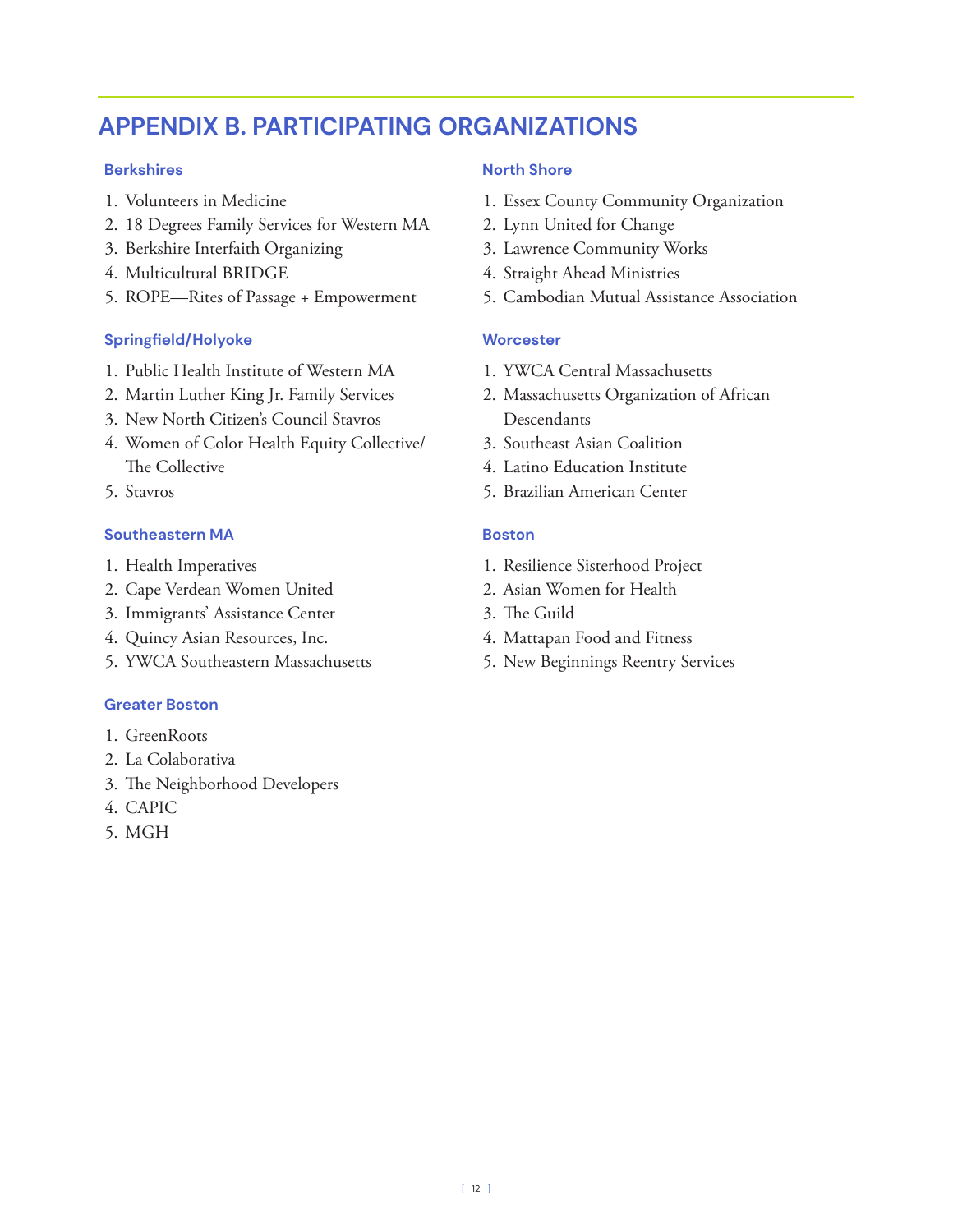# <span id="page-12-0"></span>**APPENDIX C. FOCUS GROUP SEMI-STRUCTURED INTERVIEW GUIDE**

## **WELCOME SCRIPT:**

## [READ THE FOLLOWING TEXT ALOUD TO PARTICIPANTS. WHILE READING, THE TECH MONITOR WILL SHARE THEIR SCREEN TO SHOW SLIDES THAT CONTAIN THE TEXT FOR ACCESSIBILITY PURPOSES.]

Hello! Thank you for joining us today. We truly appreciate your time and value your input in this conversation. Each of you are here because you were identified as a strong advocate for health justice in the communities you serve.

My name is [NAME] and I am an independent consultant working with the Blue Cross Blue Shield of Massachusetts Foundation on this project. Myself and my colleagues on the call today, who will introduce themselves in a moment, do not work for the Foundation, but have been hired as third-party facilitators for these focus groups. Please pop in your name and organization to the chat.

### [OTHER CONSULTANTS INTRODUCE THEMSELVES. EACH CONSULTANT SHARE THEIR ROLE FOR THE DAY (TECH MONITOR OR NOTE-TAKING)]

If you are not familiar with Blue Cross Blue Shield of Massachusetts Foundation, their mission is to expand access to health care for low-income and vulnerable people in the Commonwealth. The BCBSMA Foundation organizes its work into three main focus areas within this mission: care and coverage; behavioral health care; and structural racism and racial inequities in health. Structural racism and racial inequities in health is a new focus area approved by the Foundation Board of Directors in Spring 2020. The Foundation believes that health care is a racial and social justice issue. We also want to be explicit about what we mean when we say structural racism and be clear that we are interested in learning more about solutions to addressing racism in the health care system and the inequities it causes. [SHOW SLIDES]

The purpose of this focus group today is to engage communities in helping the Foundation identify solutions to change the systems, policies and structures that perpetuate racial inequities in health in Massachusetts. The input that you offer today will help the Foundation understand how they can leverage funds, relationships, and influence to meaningfully participate in eliminating racial inequity in the Commonwealth. As compensation for today's call, your organizations have been offered a \$2,000 stipend from the Foundation. Our host organization, who supported the Foundation with recruitment for this focus group, received a \$4,500 stipend.

Today's Zoom call will be recorded. The recording will not be shared with anyone outside of the team of consultants (Meenakshi, Joanna and Leigh) and will only be used to reference your responses and check against our notes. At the conclusion of this project in July 2021, all recordings will be deleted. If you prefer not to appear on the recording, you have the option to keep your video off and rename yourself with a pseudonym or with your initials. We otherwise request that you please keep your video on (if that is accessible to you) to help increase engagement and participation during the session. We also ask that you remain on mute while you are not speaking to avoid any feedback or background noise. If you have any technical difficulties, you can always send a private chat to [TECH MONITOR] for support.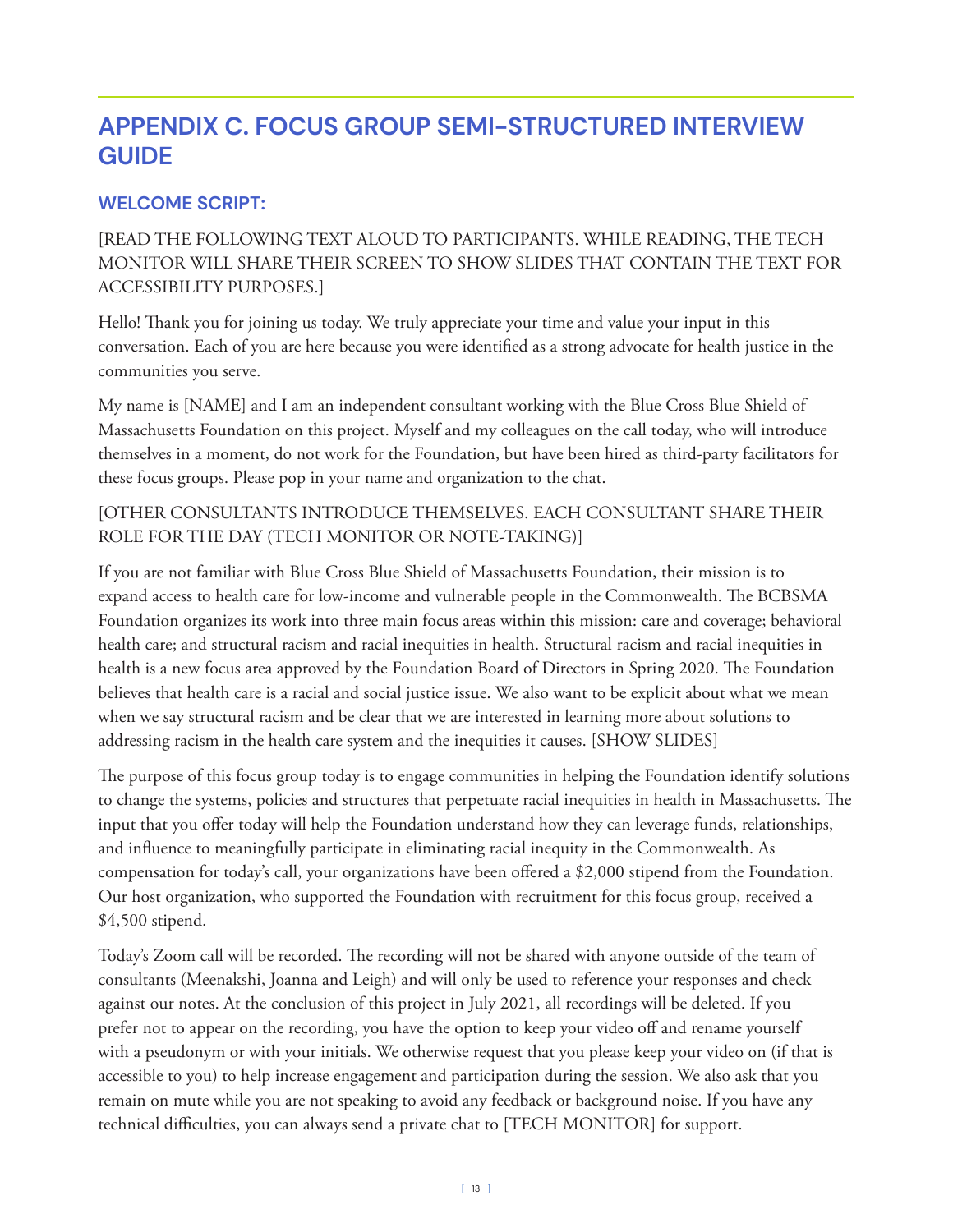Please know that your responses today are confidential.

Your responses will be shared with the rest of the Foundation team as a collection of themes, quotations and patterns. When quotations are shared, they will be anonymized. There are no right or wrong answers to our questions. You are not obligated to answer any questions and can always choose to "pass". Additionally, the chat feature will remain open and you may always add your input there. The chat transcripts will be saved, downloaded and incorporated into our analysis.

As we move through the focus group today, I will be asking a series of questions. For some questions, we may ask for responses from everyone, in which case I will call on participants to answer in the order in which they appear in the Participants List. For other questions, we will ask for volunteers to answer. To volunteer, you may use the "Hand Raise" button (found in the Participants List) to indicate your desire to speak. We will call on you one by one. [PAUSE HERE TO CHECK FOR UNDERSTANDING]

Lastly, we recognize you may be juggling many priorities right now, including childcare, home-schooling or otherwise. If you need to use the restroom, step away from your computer, or take a break for any reason, please do not hesitate to do so on your own accord. Today's session will last 90 minutes and we will not take a formal break. To indicate to us that you are away from your computer, simply turn off your camera and/or use the "Away" button (found in the Participants List) to show you are not available. When you return, turn your camera back on and unclick the "Away" button. [PAUSE HERE TO CHECK FOR UNDERSTANDING]

What additional questions do you have about today's focus group?

Now, we will begin. The recording is being started now. [TECH MONITOR BEGINS RECORDING]

### **FACILITATOR INSTRUCTIONS:**

- **•** As we go, the tech monitor will type each question into the Zoom Chat for participant reference.
- **•** Questions should be read in order. Ideally, time should be made for all questions to be asked within the timeframe of the focus group.
- **•** Probing Questions can be asked when the facilitator feels the need to dig deeper or mine for more detailed/ specific information. If the probe is answered without asking explicitly, the probe can be skipped.

### **Group Agreements:**

Before we ask our first question, there are a few ground rules I'd like us to follow today.

- 1. We have limited time together and want to hear from everybody. To ensure this, we encourage folks to keep their responses concise and to be conscious of the space they are taking. There may be moments when the facilitators intentionally offer space to those who haven't yet spoken.
- 2. Please allow others to complete their thoughts before joining the conversation. If many people want to speak at once, the facilitators will call on folks in the order they raise their hand.
	- a. In the interest of time, the facilitators may move on from a question before you've had the opportunity to share your thoughts. Please type your contribution into the chat if this happens.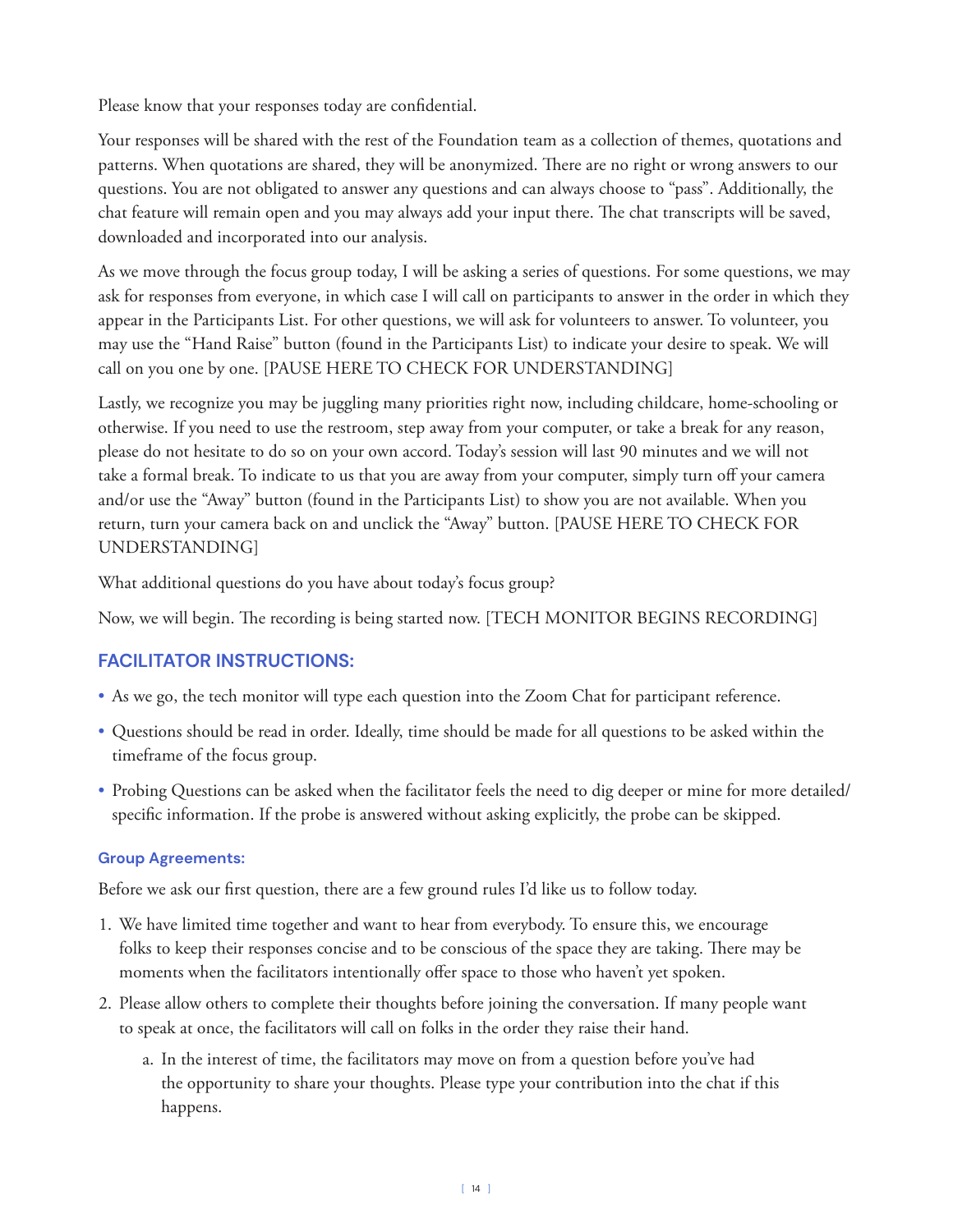#### **Interview Questions:**

I. For our first question, we will simply ask you to introduce yourself. In the interest of being explicit about the identities and experiences we bring to the table today, we will ask you to share your *name, gender pronouns, race/ethnicity* and *role*. I will read off names one by one to call on you to share.

For our next question, we're going to use the chat feature only.

- II. In the chat, please tell us what are two words you would use to describe what you love about your community? We encourage you to think of community broadly, not just as your geographic community, but your neighbors, your neighborhood, people of your ethnicity or heritage, people with whom you live, work, school, play/socialize.
	- a. PROBE: What makes your community strong and resilient?
	- b. PROBE: How does your work (or your organization's work) contribute to helping your community thrive?

There is a great deal of evidence that racial inequities in health exist. Structural racism is a major factor in driving these inequities. We want to know more about the ways in which racism impacts the health care system and the experience individuals have when seeking care.

- III. In your experience, are there particular practices, policies or structures in the health care system that perpetuate racism and inequities in health in your community?
	- a. PROBE: In your experience, has racism been a barrier to receiving quality health care services that are responsive to the needs in your community? If so, what does that look like?

For this next question, we are going to try something a bit different. I'd like to ask that we take a moment to close your eyes or gaze softly forward. You can turn off your camera for a few moments if you like, as you listen to my voice. I'd like you to imagine what the health care system looks like some time in the near future, in your lifetime. In this near future, people trust the health care system and feel it treats them holistically, respectfully, and in alignment with their cultural and ethnic identities. Racism is no longer a determinant of someone's health status or access to quality care. The health care system works for all people.

IV. Using the chat, tell us a few words about what you see in this vision.

Now, think about what has to change now in order to make this future a reality.

- V. What do you see as the role of an organization such as the BCBSMA Foundation in supporting this change? As a reminder, the Foundation seeks to support system change through both its grantmaking activities *and* its policy and research work.
	- a. PROBE: Are there existing programs, services or initiatives that are already making the type of change you wish to see. What can the Foundation learn from their efforts?
- VI. What other suggestions or ideas do you have for how the Foundation can leverage funds, relationships and influence to address racial inequities in health in Massachusetts?
	- a. PROBE: What other organizations or individuals should we be speaking with?

PROBE: Any last thoughts you'd like to share?